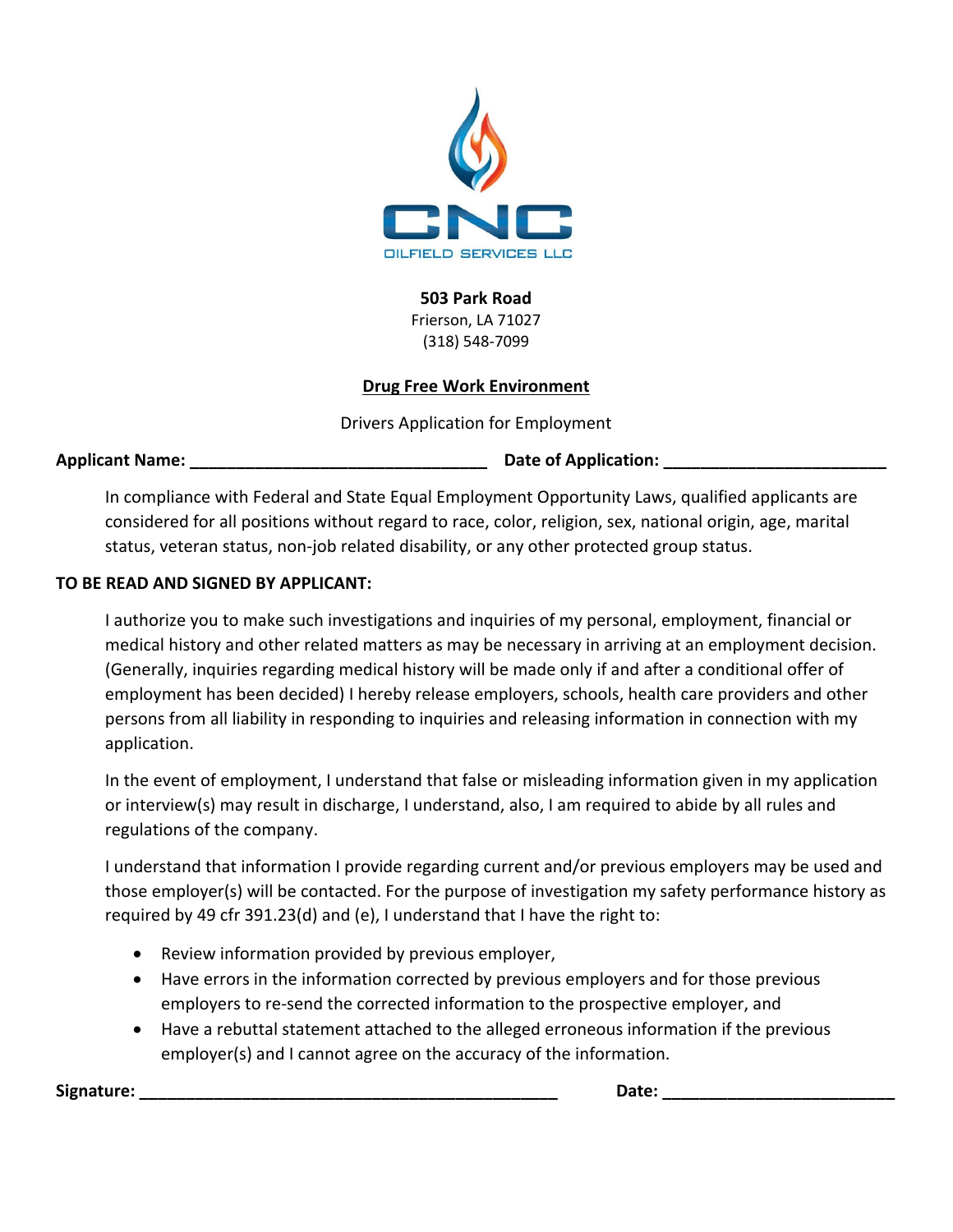

### **APPLICANT TO COMPLETE**

**(Please answer all questions)** 

|                                                                                                                                                                                                     | <u>(Please answer all questions)</u> |                              |  |  |  |  |
|-----------------------------------------------------------------------------------------------------------------------------------------------------------------------------------------------------|--------------------------------------|------------------------------|--|--|--|--|
|                                                                                                                                                                                                     |                                      |                              |  |  |  |  |
| Address: ________________________________City: __________________________________Zip: _____________How Long: ______                                                                                 |                                      |                              |  |  |  |  |
|                                                                                                                                                                                                     |                                      | <b>Past 3 Year Residency</b> |  |  |  |  |
| Address: ________________________________City: _________________State: __________Zip: ___________How Long: ______                                                                                   |                                      |                              |  |  |  |  |
| Address: _______________________________City: __________________________________Zip: ______________How Long: _______                                                                                |                                      |                              |  |  |  |  |
| Have you worked for CNC Oilfield Services previously? Select Which Location? __________                                                                                                             |                                      |                              |  |  |  |  |
| Are you employed now? Select ______________________ If not, how long have you been unemployed? _______________<br>Have you ever been bonded? Select Mame of bonding company: ______________________ |                                      |                              |  |  |  |  |
|                                                                                                                                                                                                     |                                      |                              |  |  |  |  |
| If yes, please explain fully below and on a separate sheet of paper (if needed). Conviction of a crime is not an<br>automatic bar to employment. All circumstances will be considered:              |                                      |                              |  |  |  |  |
| Is there any reason you might be unable to perform the functions of the job for which you are applying                                                                                              |                                      |                              |  |  |  |  |
| <b>Emergency Contact Information</b>                                                                                                                                                                |                                      |                              |  |  |  |  |
|                                                                                                                                                                                                     |                                      |                              |  |  |  |  |
|                                                                                                                                                                                                     |                                      |                              |  |  |  |  |
|                                                                                                                                                                                                     |                                      |                              |  |  |  |  |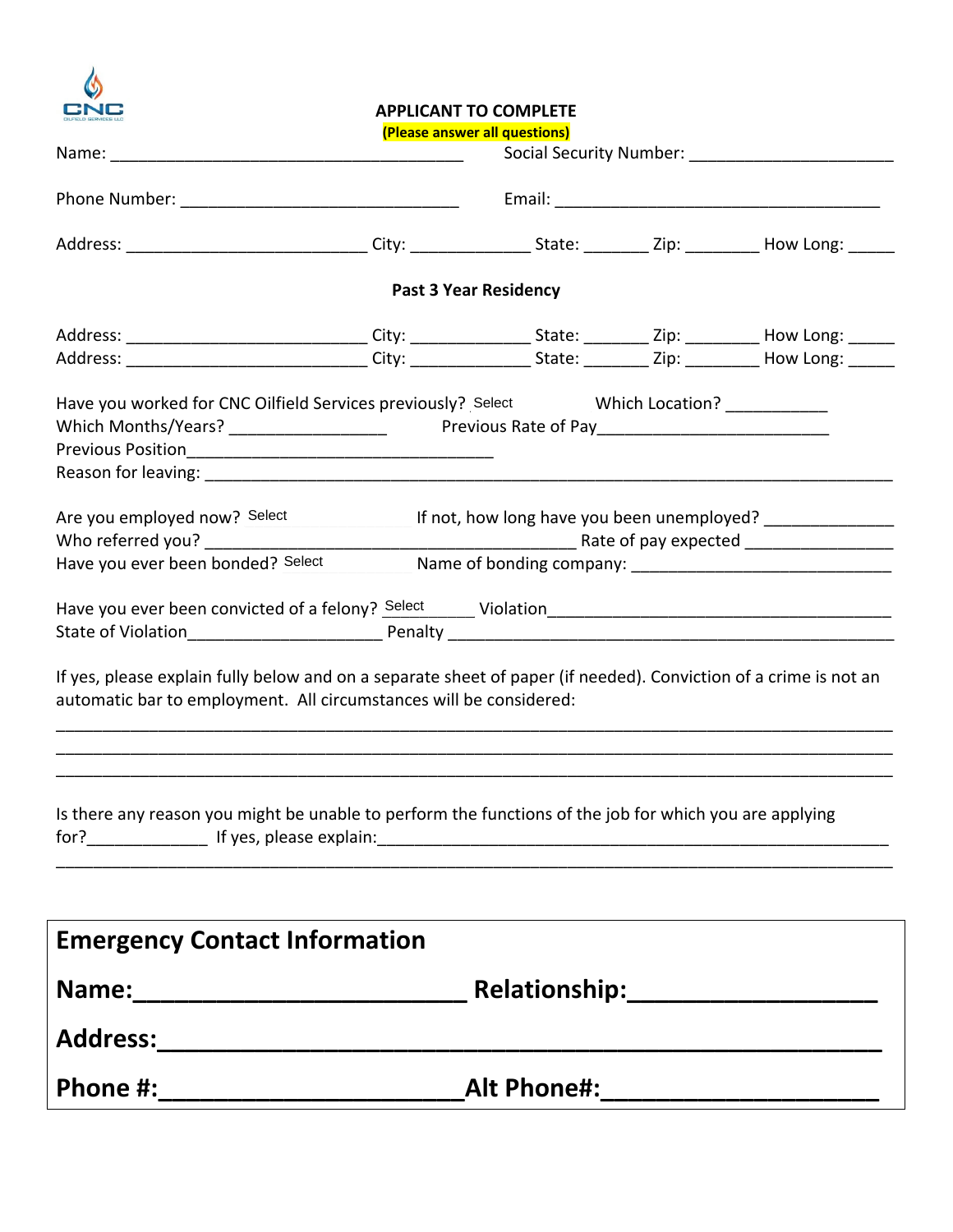

## **EMPLOYMENT HISTORY**

### **\*\*\*\*\*\*\*\*\*\*\*\*\*\*\*MUST GO BACK 10 YEARS\*\*\*\*\*\*\*\*\*\*\*\*\*\*\***

All driver applicants to drive in interstate commerce must provide the following information on all employers during the preceding 5 years. You must give the same information for all employers for whom you have driven a commercial vehicle seven years prior to the initial three years. You are required to list the complete mailing address, street number and name, city, state, and zip code.

\*\* The Federal Motor Carrier Safety Regulations (FMCSRs) apply to anyone operating a motor vehicle on a highway in interstate commerce to transport passengers or property when the vehicle (1) weighs or has a GVWR of 10,001 pounds or more, (2) is designed or used to transport 9 or more passengers, OR (3) is of any size and is used to transport hazardous materials in a quantity requiring placarding.

| Reasons for Leaving: __                                                                                                  |                                                                                           |  |  |  |  |
|--------------------------------------------------------------------------------------------------------------------------|-------------------------------------------------------------------------------------------|--|--|--|--|
| Were you subject to FMCSRS** while employed? _                                                                           |                                                                                           |  |  |  |  |
| Was your job designated as a safety-sensitive function in any DOT regulated mode subject to the drug and alcohol testing |                                                                                           |  |  |  |  |
|                                                                                                                          |                                                                                           |  |  |  |  |
| *ACCOUNT FOR PERIOD BETWEEN JOBS-Include dates (month/year) and reason:                                                  |                                                                                           |  |  |  |  |
|                                                                                                                          |                                                                                           |  |  |  |  |
|                                                                                                                          |                                                                                           |  |  |  |  |
|                                                                                                                          |                                                                                           |  |  |  |  |
| Reasons for Leaving:                                                                                                     |                                                                                           |  |  |  |  |
| Were you subject to FMCSRS** while employed? ____                                                                        |                                                                                           |  |  |  |  |
| Was your job designated as a safety-sensitive function in any DOT regulated mode subject to the drug and alcohol testing |                                                                                           |  |  |  |  |
| requirements of 49 CFR Part 40 ___________                                                                               |                                                                                           |  |  |  |  |
| *ACCOUNT FOR PERIOD BETWEEN JOBS-Include dates (month/year) and reason: _____________                                    |                                                                                           |  |  |  |  |
|                                                                                                                          |                                                                                           |  |  |  |  |
|                                                                                                                          |                                                                                           |  |  |  |  |
|                                                                                                                          |                                                                                           |  |  |  |  |
|                                                                                                                          |                                                                                           |  |  |  |  |
| Reasons for Leaving: ___________                                                                                         |                                                                                           |  |  |  |  |
| Were you subject to FMCSRS** while employed? _______                                                                     |                                                                                           |  |  |  |  |
| Was your job designated as a safety-sensitive function in any DOT regulated mode subject to the drug and alcohol testing |                                                                                           |  |  |  |  |
| requirements of 49 CFR Part 40                                                                                           |                                                                                           |  |  |  |  |
| *ACCOUNT FOR PERIOD BETWEEN JOBS-Include dates (month/year) and reason: ____________________________                     |                                                                                           |  |  |  |  |
|                                                                                                                          |                                                                                           |  |  |  |  |
|                                                                                                                          |                                                                                           |  |  |  |  |
|                                                                                                                          |                                                                                           |  |  |  |  |
|                                                                                                                          |                                                                                           |  |  |  |  |
| Reasons for Leaving:                                                                                                     |                                                                                           |  |  |  |  |
| Were you subject to FMCSRS** while employed? ___________________________________                                         |                                                                                           |  |  |  |  |
| Was your job designated as a safety-sensitive function in any DOT regulated mode subject to the drug and alcohol testing |                                                                                           |  |  |  |  |
|                                                                                                                          |                                                                                           |  |  |  |  |
| *ACCOUNT FOR PERIOD BETWEEN JOBS-Include dates (month/year) and reason:                                                  |                                                                                           |  |  |  |  |
|                                                                                                                          |                                                                                           |  |  |  |  |
|                                                                                                                          |                                                                                           |  |  |  |  |
|                                                                                                                          |                                                                                           |  |  |  |  |
| Reasons for Leaving:                                                                                                     | the control of the control of the control of the control of the control of the control of |  |  |  |  |
| Were you subject to FMCSRS** while employed? ____                                                                        |                                                                                           |  |  |  |  |
| Was your job designated as a safety-sensitive function in any DOT regulated mode subject to the drug and alcohol testing |                                                                                           |  |  |  |  |
| requirements of 49 CFR Part 40                                                                                           |                                                                                           |  |  |  |  |
| *ACCOUNT FOR PERIOD BETWEEN JOBS-Include dates (month/year) and reason:                                                  |                                                                                           |  |  |  |  |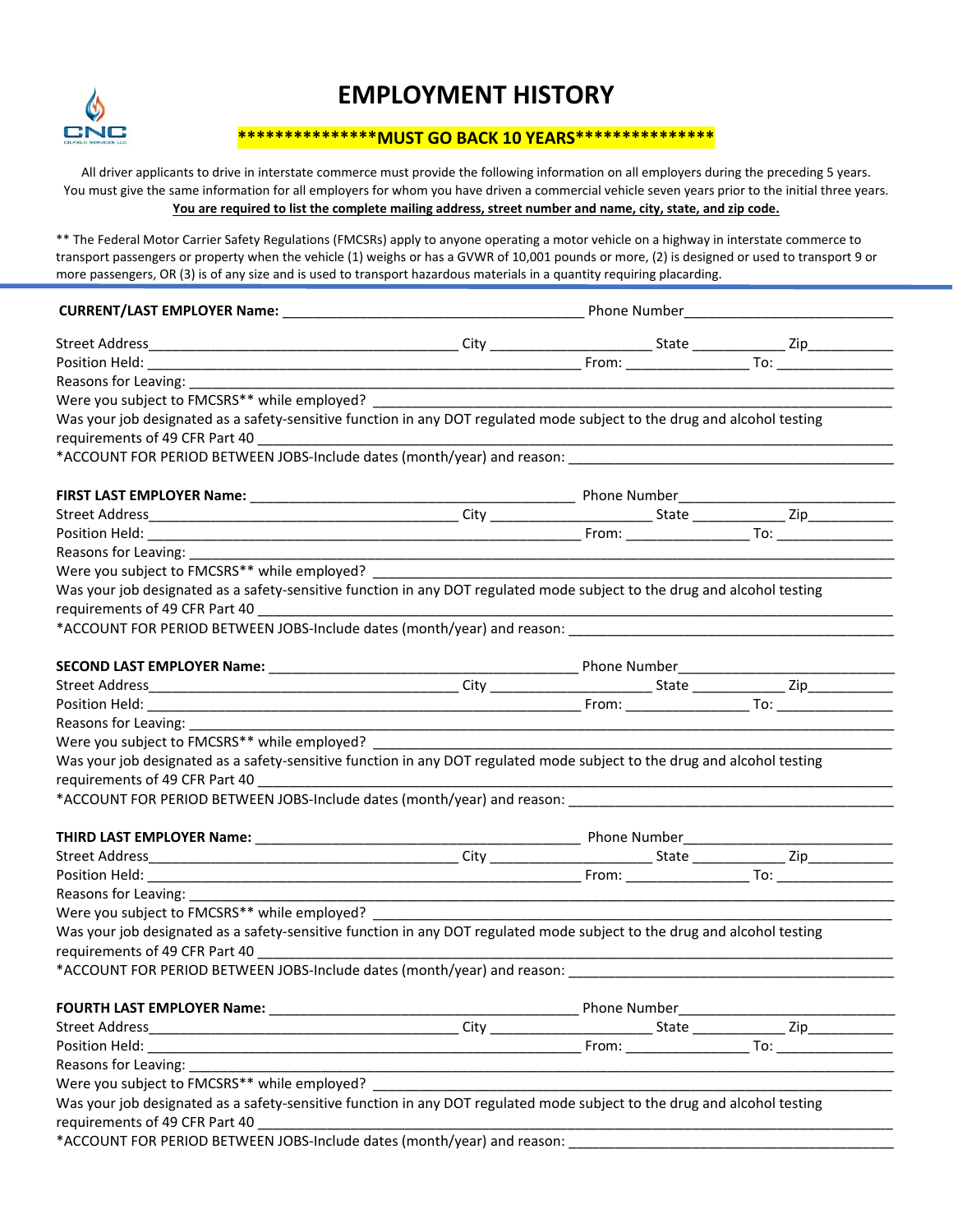|                                                                                                                          |  | From: To: To: |
|--------------------------------------------------------------------------------------------------------------------------|--|---------------|
| Reasons for Leaving: __________                                                                                          |  |               |
| Were you subject to FMCSRS** while employed? ___________________________________                                         |  |               |
| Was your job designated as a safety-sensitive function in any DOT regulated mode subject to the drug and alcohol testing |  |               |
| requirements of 49 CFR Part 40                                                                                           |  |               |
| *ACCOUNT FOR PERIOD BETWEEN JOBS-Include dates (month/year) and reason:                                                  |  |               |
|                                                                                                                          |  |               |
|                                                                                                                          |  |               |
|                                                                                                                          |  |               |
| Reasons for Leaving: ________                                                                                            |  |               |
| Were you subject to FMCSRS** while employed?                                                                             |  |               |
| Was your job designated as a safety-sensitive function in any DOT regulated mode subject to the drug and alcohol testing |  |               |
| requirements of 49 CFR Part 40                                                                                           |  |               |
|                                                                                                                          |  |               |
|                                                                                                                          |  |               |
|                                                                                                                          |  |               |
|                                                                                                                          |  |               |
|                                                                                                                          |  |               |
| Reasons for Leaving:                                                                                                     |  |               |
| Were you subject to FMCSRS** while employed?                                                                             |  |               |
| Was your job designated as a safety-sensitive function in any DOT regulated mode subject to the drug and alcohol testing |  |               |
| requirements of 49 CFR Part 40                                                                                           |  |               |
| *ACCOUNT FOR PERIOD BETWEEN JOBS-Include dates (month/year) and reason:                                                  |  |               |
|                                                                                                                          |  |               |
|                                                                                                                          |  |               |
|                                                                                                                          |  |               |
|                                                                                                                          |  |               |
| Reasons for Leaving:                                                                                                     |  |               |
| Were you subject to FMCSRS** while employed?                                                                             |  |               |
| Was your job designated as a safety-sensitive function in any DOT regulated mode subject to the drug and alcohol testing |  |               |
| requirements of 49 CFR Part 40                                                                                           |  |               |
| *ACCOUNT FOR PERIOD BETWEEN JOBS-Include dates (month/year) and reason:                                                  |  |               |
|                                                                                                                          |  |               |
|                                                                                                                          |  |               |
|                                                                                                                          |  |               |
|                                                                                                                          |  |               |
| Reasons for Leaving: _________                                                                                           |  |               |
|                                                                                                                          |  |               |
| Was your job designated as a safety-sensitive function in any DOT regulated mode subject to the drug and alcohol testing |  |               |
| requirements of 49 CFR Part 40                                                                                           |  |               |
| *ACCOUNT FOR PERIOD BETWEEN JOBS-Include dates (month/year) and reason: National Communication of the control of         |  |               |
|                                                                                                                          |  |               |
|                                                                                                                          |  |               |
|                                                                                                                          |  |               |
|                                                                                                                          |  |               |
|                                                                                                                          |  |               |
| Were you subject to FMCSRS** while employed? ___________________________________                                         |  |               |
| Was your job designated as a safety-sensitive function in any DOT regulated mode subject to the drug and alcohol testing |  |               |
| requirements of 49 CFR Part 40                                                                                           |  |               |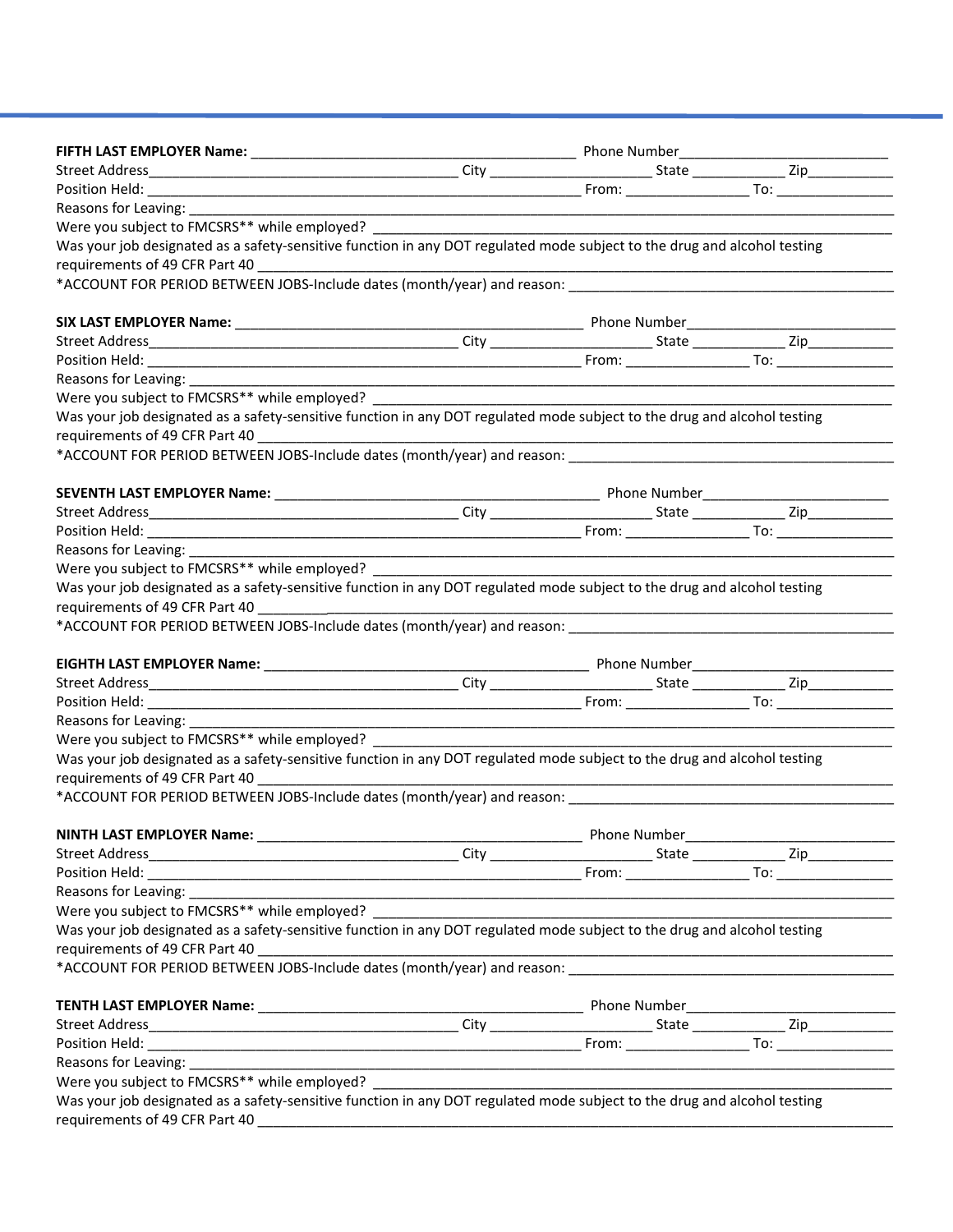## **EXPERIENCE AND QUALIFICATION**



**Driving Experience** 

If no driving experience within the last 3 years- check here

|                             | <b>CLASS OF EQUIPMENT</b>                                                                                                                                                                                                                              | <b>TYPE OF EQUIPMENT</b><br>(Circle)                                                     | <b>DATES</b><br><b>FROM</b>         | ΤO                                          |
|-----------------------------|--------------------------------------------------------------------------------------------------------------------------------------------------------------------------------------------------------------------------------------------------------|------------------------------------------------------------------------------------------|-------------------------------------|---------------------------------------------|
|                             | <b>Straight Truck</b>                                                                                                                                                                                                                                  | Van, Reefer, Tank, Flat                                                                  |                                     |                                             |
|                             | Tractor & Semi-Trailer                                                                                                                                                                                                                                 | Van, Reefer, Tank, Flat                                                                  |                                     |                                             |
|                             | <b>Tractor- Two Trailers</b>                                                                                                                                                                                                                           | Van, Reefer, Tank, Flat                                                                  |                                     |                                             |
|                             | <b>Tractor-Three Trailers</b>                                                                                                                                                                                                                          | Van, Reefer, Tank, Flat                                                                  |                                     |                                             |
|                             | Motor Coach- School Bus 8 or More                                                                                                                                                                                                                      | N/A                                                                                      |                                     |                                             |
|                             | Motor Coach-School Bus 15 or More                                                                                                                                                                                                                      | N/A                                                                                      |                                     |                                             |
|                             | Other                                                                                                                                                                                                                                                  | Van, Reefer, Tank, Flat                                                                  |                                     |                                             |
|                             |                                                                                                                                                                                                                                                        | <b>Accident History (3 years)</b><br>If no accidents within the last 3 years- check here |                                     |                                             |
| <b>DATE</b><br>(Month/Date) | <b>NATURE OF ACCIDENT</b><br>(Head-on, Rear-End, Upset, ETC,)                                                                                                                                                                                          | <b>NUMBER OF</b><br><b>FATALITIES</b>                                                    | <b>NUMBER OF</b><br><b>INJURIES</b> | <b>HAZARDOUS</b><br><b>MATERIALS SPILLS</b> |
|                             |                                                                                                                                                                                                                                                        |                                                                                          |                                     |                                             |
|                             |                                                                                                                                                                                                                                                        | <b>License Information</b>                                                               | <b>CDL</b>                          | <b>Chauffeur</b>                            |
|                             | Section 383 21 FMCSR states "No person who operates a commercial motor vehicle shall at any time have more than one driver's<br>license." I certify that I do not have more than one motor vehicle license, the information for which is listed below. |                                                                                          |                                     |                                             |
| STATE:                      | LICENSE NUMBER: NEWSLETTER AND THE RESERVE THE RESERVE THAT AND THE RESERVE THAT AN ALL AND THE RESERVE THAT A                                                                                                                                         |                                                                                          | <b>EXPIRATION DATE:</b>             |                                             |
|                             | A. Have you ever been denied a license, permit, or privilege to operate a motor vehicle? YES                                                                                                                                                           |                                                                                          |                                     | NO.                                         |
|                             | B. Has any license, permit or privilege ever been suspended or revoked? YES                                                                                                                                                                            |                                                                                          | NO                                  |                                             |
|                             |                                                                                                                                                                                                                                                        |                                                                                          |                                     |                                             |

### **APPLICANT CERTIFICATION**

 This certifies that this application was completed by me, and that all entries on it and information in it are true and complete to the best of my knowledge.

Applicants Signature: \_\_\_\_\_\_\_\_\_\_\_\_\_\_\_\_\_\_\_\_\_\_\_\_\_\_\_\_\_\_\_\_\_\_\_\_\_\_\_\_\_\_\_\_ Date: \_\_\_\_\_\_\_\_\_\_\_\_\_\_\_\_\_\_\_\_\_\_\_\_\_\_\_\_\_\_\_\_\_\_\_\_\_

\*\* The Federal Motor Carrier Safety Regulations (FMCSRs) apply to anyone operating a motor vehicle on a highway in interstate commerce to transport passengers or property when the vehicle (1) weighs or has a GVWR of 10,001 pounds or more, (2) is designed or used to transport 9 or more passengers, OR (3) is of any size and is used to transport hazardous materials in a quantity requiring placarding.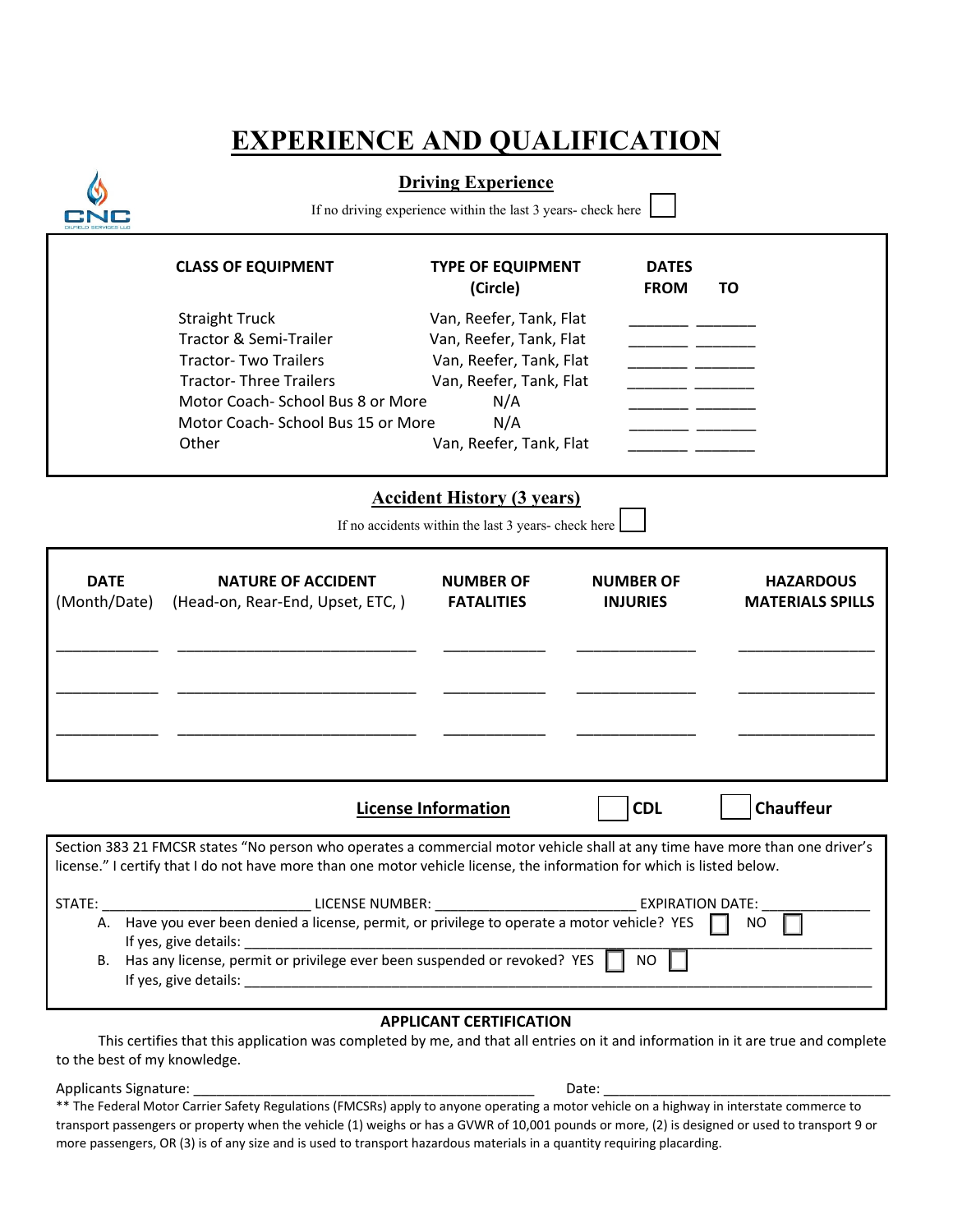### **EMPLOYER VERIFICATION FOR CDL DRIVERS**

|                                     | (please print)                                                                                                                                                                                                                 |                                                                                                                       |               |                                                                                                                                                                                                                                |  |
|-------------------------------------|--------------------------------------------------------------------------------------------------------------------------------------------------------------------------------------------------------------------------------|-----------------------------------------------------------------------------------------------------------------------|---------------|--------------------------------------------------------------------------------------------------------------------------------------------------------------------------------------------------------------------------------|--|
|                                     |                                                                                                                                                                                                                                |                                                                                                                       |               | to release the following requested                                                                                                                                                                                             |  |
|                                     | (Name of Prior Company)                                                                                                                                                                                                        |                                                                                                                       |               |                                                                                                                                                                                                                                |  |
|                                     | information to CNC Oilfield Services for the purpose of investigation and qualifying me to drive a commercial motor vehicle.                                                                                                   |                                                                                                                       |               |                                                                                                                                                                                                                                |  |
| <b>Previous Employer:</b>           |                                                                                                                                                                                                                                | Email:                                                                                                                |               |                                                                                                                                                                                                                                |  |
| <b>Street Address:</b>              |                                                                                                                                                                                                                                |                                                                                                                       |               |                                                                                                                                                                                                                                |  |
| City, State Zip:                    |                                                                                                                                                                                                                                |                                                                                                                       |               | Fax Number: University of the Second Second Second Second Second Second Second Second Second Second Second Second Second Second Second Second Second Second Second Second Second Second Second Second Second Second Second Sec |  |
|                                     |                                                                                                                                                                                                                                | Date:                                                                                                                 |               |                                                                                                                                                                                                                                |  |
|                                     | <b>DO NOT WRITE BELOW THIS LINE</b>                                                                                                                                                                                            |                                                                                                                       |               |                                                                                                                                                                                                                                |  |
|                                     |                                                                                                                                                                                                                                |                                                                                                                       |               |                                                                                                                                                                                                                                |  |
|                                     | In the PAST THREE YEARS, has the previously named applicant ever:<br>•Tested positive for a controlled substance?                                                                                                              |                                                                                                                       | $\square$ YES | $\square$ NO                                                                                                                                                                                                                   |  |
|                                     | •Tested with an alcohol concentration of .04 or higher?                                                                                                                                                                        |                                                                                                                       | $\square$ YES | $\square$ NO                                                                                                                                                                                                                   |  |
|                                     | -Refused to submit to a DOT required drug and/or alcohol test,                                                                                                                                                                 |                                                                                                                       | $\square$ YES | $\square$ NO                                                                                                                                                                                                                   |  |
|                                     | including a verified adulterated or substituted result?                                                                                                                                                                        |                                                                                                                       |               |                                                                                                                                                                                                                                |  |
|                                     | •Had any o ther violations of DOT drug and/or alcohol testing regulations?                                                                                                                                                     |                                                                                                                       | $\square$ Yes | $\square$ NO                                                                                                                                                                                                                   |  |
|                                     | •Had any violations of drug and/or alcohol regulations from previous employers?                                                                                                                                                |                                                                                                                       | $\square$ YES | $\square$ NO                                                                                                                                                                                                                   |  |
|                                     | -Did a previous employer report a drug and alcohol rule violation to you?                                                                                                                                                      |                                                                                                                       | $\square$ YES | $\square$ NO                                                                                                                                                                                                                   |  |
|                                     | For any YES answer, please provide documentation of the previously named applicants successful completion of DOT return-<br>to-duty requirements (including follow-up tests).                                                  |                                                                                                                       |               |                                                                                                                                                                                                                                |  |
| <b>FORMER EMPLOYEE WORK HISTORY</b> |                                                                                                                                                                                                                                |                                                                                                                       |               |                                                                                                                                                                                                                                |  |
|                                     |                                                                                                                                                                                                                                | $\sqcap$ YES                                                                                                          | $\Box$ NO     |                                                                                                                                                                                                                                |  |
|                                     | former employee drive a motor vehicle for you?                                                                                                                                                                                 |                                                                                                                       |               |                                                                                                                                                                                                                                |  |
|                                     | If yes, please indicate specific type of vehicle(s) and time driven for you:<br>□ Tractor/Semi Trailer: years ____________ months ____________                                                                                 |                                                                                                                       |               |                                                                                                                                                                                                                                |  |
| □ Other (Please Specify)<br>□       |                                                                                                                                                                                                                                |                                                                                                                       |               |                                                                                                                                                                                                                                |  |
|                                     | special equipment driver? (such as: Doubles, Tanker, Flat Bed, etc) Please list: _____________________________                                                                                                                 |                                                                                                                       |               |                                                                                                                                                                                                                                |  |
|                                     | $\Box$ Resigned                                                                                                                                                                                                                | □Laid Off<br>□Other Is                                                                                                |               |                                                                                                                                                                                                                                |  |
|                                     | Reason for leaving your employ: Discharged<br>former employee eligible for re-hire at your company?                                                                                                                            | $\Box$ YES<br>$\Box$ NO                                                                                               |               |                                                                                                                                                                                                                                |  |
|                                     | Your Name <b>Name</b>                                                                                                                                                                                                          | <b>Title Community of the Community of the Community of the Community of the Community of the Community of the Co</b> |               | Telephone: Telephone:                                                                                                                                                                                                          |  |
|                                     |                                                                                                                                                                                                                                |                                                                                                                       |               | Date: the contract of the contract of the contract of the contract of the contract of the contract of the contract of the contract of the contract of the contract of the contract of the contract of the contract of the cont |  |
|                                     | Your Signature: Note: 2008 and 2008 and 2008 and 2008 and 2008 and 2008 and 2008 and 2008 and 2008 and 2008 and 2008 and 2008 and 2008 and 2008 and 2008 and 2008 and 2008 and 2008 and 2008 and 2008 and 2008 and 2008 and 20 |                                                                                                                       |               |                                                                                                                                                                                                                                |  |
|                                     | Please forward response as indicated as soon as possible.                                                                                                                                                                      | <b>MAIL/FAX</b>                                                                                                       |               | <b>CNC OILFIELD SERVICES</b>                                                                                                                                                                                                   |  |
| Thank you.                          |                                                                                                                                                                                                                                | <b>EMAIL TO:</b>                                                                                                      |               | <b>ATTN: STACEY CRAWFORD</b>                                                                                                                                                                                                   |  |
|                                     |                                                                                                                                                                                                                                |                                                                                                                       |               | <b>503 PARK RD.</b>                                                                                                                                                                                                            |  |
|                                     |                                                                                                                                                                                                                                |                                                                                                                       |               | FRIERSON, LA 71027                                                                                                                                                                                                             |  |
|                                     |                                                                                                                                                                                                                                |                                                                                                                       |               | 318-714-3071                                                                                                                                                                                                                   |  |
|                                     |                                                                                                                                                                                                                                |                                                                                                                       |               | STACEY.C@CNCOILFIELD.COM                                                                                                                                                                                                       |  |
|                                     |                                                                                                                                                                                                                                |                                                                                                                       |               | Any questions -318-584-7099                                                                                                                                                                                                    |  |
|                                     |                                                                                                                                                                                                                                |                                                                                                                       |               |                                                                                                                                                                                                                                |  |
|                                     |                                                                                                                                                                                                                                |                                                                                                                       |               |                                                                                                                                                                                                                                |  |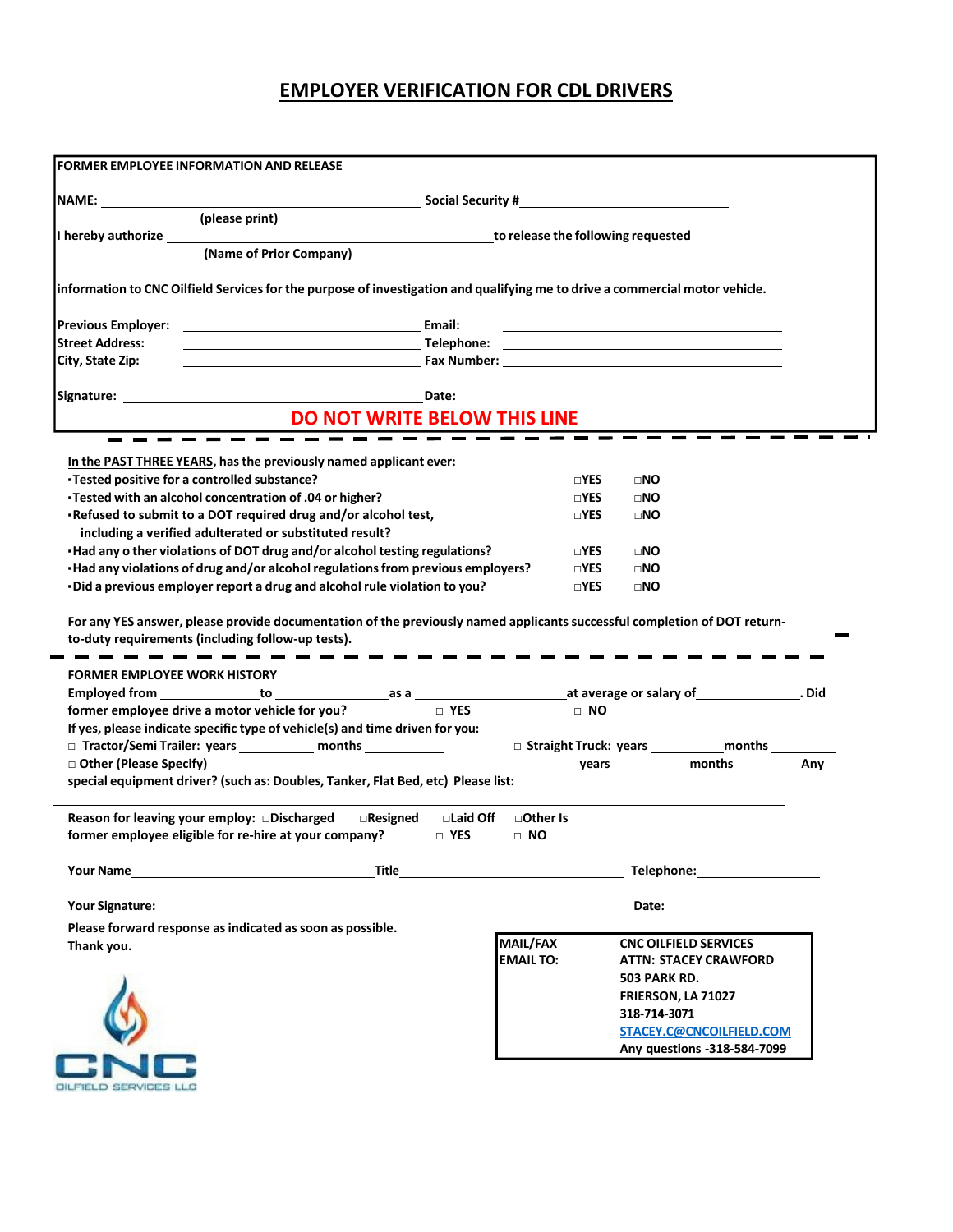#### Section 3TO BE COMPLETED BY PREVIOUS EMPLOYER

### DRUG AND ALCOHOL HISTORY

|                                                                                                                                                                                                                                                                  | <b>YES</b> | <b>NO</b>        |  |  |
|------------------------------------------------------------------------------------------------------------------------------------------------------------------------------------------------------------------------------------------------------------------|------------|------------------|--|--|
| Has this person had an alcohol test with a result of 0.04 or higher alcohol concentration?<br>1.                                                                                                                                                                 | $\Box$     | $\Box$           |  |  |
| Has this person tested positive or adulterated or substituted a test specimen for controlled substances?<br>2.                                                                                                                                                   | П          | $\Box$           |  |  |
| Has this person refused to submit to a post-accident, random, reasonable suspicion or follow-up alcohol<br>3.<br>or controlled substance test?                                                                                                                   | □          | $\Box$           |  |  |
| Has this person committed other violations of Subpart B of Part 382, or Part 40?<br>4.                                                                                                                                                                           | □          | $\Box$           |  |  |
| If this person has violated a DOT drug and alcohol regulation, did this person complete a SAP-prescribed<br>5.<br>rehabilitation program in your employ including return-to-duty and follow-up tests? If yes, please send<br>documentation back with this form.  | П          | П                |  |  |
| $\Box$<br>ப<br>For a driver who successfully completed a SAP's rehabilitation referral and remain in your employ, did this<br>6.<br>driver subsequently have an alcohol test result of 0.04 or greater, a verified positive drug test or refuse to<br>be tested? |            |                  |  |  |
| In answering these questions, include any required DOT drug or alcohol testing information obtained from prior or previous employers in the<br>previous 3 years prior to the application date shown on side 1.                                                   |            |                  |  |  |
| Street                                                                                                                                                                                                                                                           |            |                  |  |  |
| City, State, Zip                                                                                                                                                                                                                                                 |            |                  |  |  |
| Date and the contract of the contract of the contract of the contract of the contract of the contract of the contract of the contract of the contract of the contract of the contract of the contract of the contract of the c                                   |            |                  |  |  |
| <b>Section 4A</b><br>TO BE COMPLETED BY PROSPECTIVE EMPLOYER                                                                                                                                                                                                     |            |                  |  |  |
| This form was (check one) $\Box$ Emailed to previous employer<br>$\Box$ Faxed to previous employer                                                                                                                                                               |            |                  |  |  |
| Dated: the contract of the contract of the contract of the contract of the contract of the contract of the contract of the contract of the contract of the contract of the contract of the contract of the contract of the con<br>$\mathsf{By:}$                 |            |                  |  |  |
| <b>Section 4B</b><br>TO BE COMPLETED BY PROSPECTIVE EMPLOYER                                                                                                                                                                                                     |            |                  |  |  |
| Complete below when information is obtained:                                                                                                                                                                                                                     |            |                  |  |  |
|                                                                                                                                                                                                                                                                  |            |                  |  |  |
| Method:<br>⊔<br>Fax $\Box$ Mail<br>$\Box$                                                                                                                                                                                                                        | Email      | $\Box$ Telephone |  |  |
| $\Box$                                                                                                                                                                                                                                                           |            |                  |  |  |

### INSTRUCTIONS TO COMPLETE THE SAFETY PERFORMANCE HISTORY RECORDS REQUEST

SIDE 1 SECTION 1: Prospective Employee Complete the information required in this section. Sign and Date, Submit to the Prospective Employer SIDE 1 SECTION 2: Previous Employer, Complete the information required in this section. Sign and Date, Turn form over to complete SIDE 2 SECTION 3: Previous Employer Complete the information required in this section, Sign and Date, Return to Prospective Employer SIDE 2 SECTION 4A: Prospective Employer, Complete the information, Send to Previous Employer SIDE 2 SECTION 4B: Prospective Employer, Record receipt of the information, Retain the form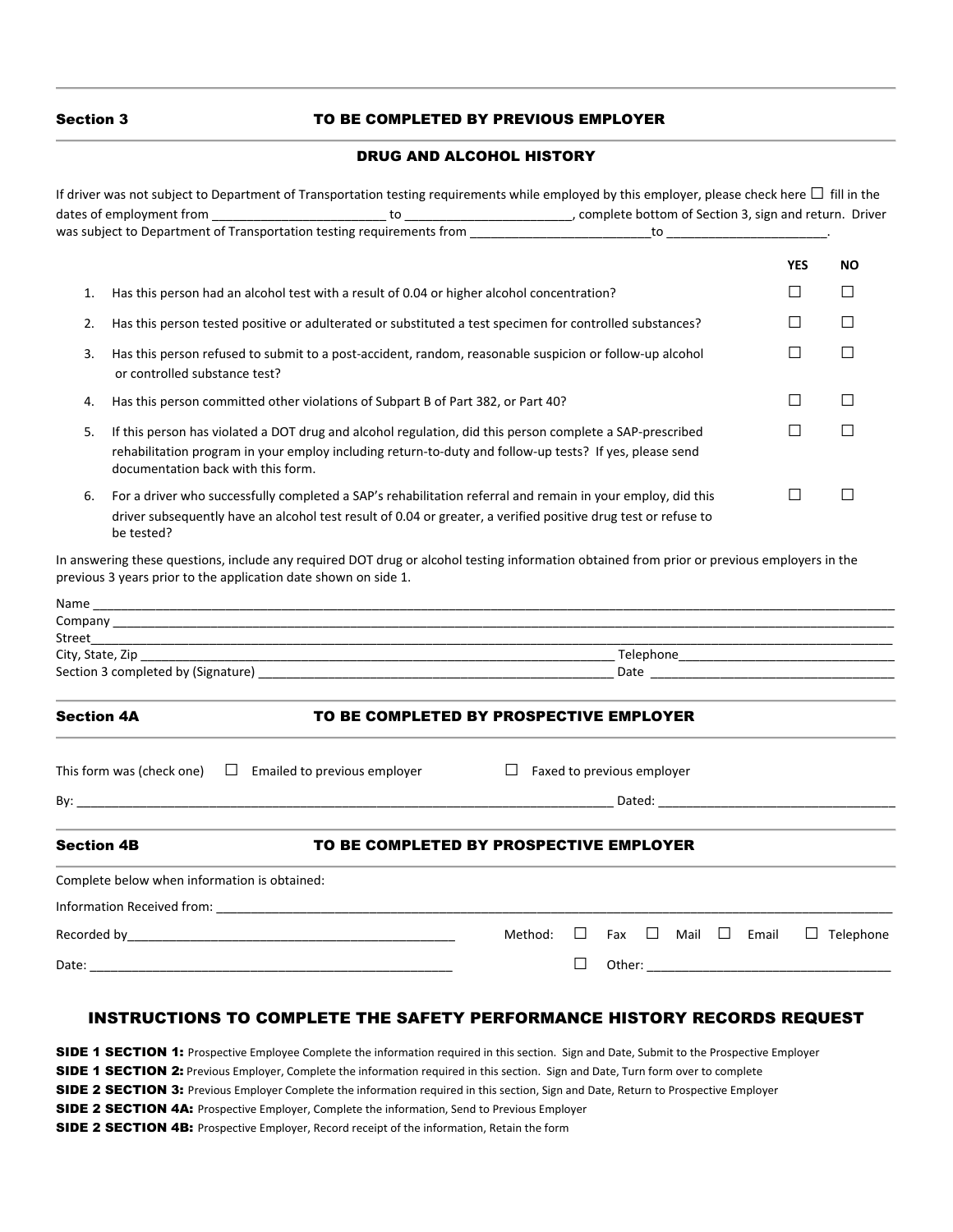

### **503 Park Road Frierson, LA 71027**

### **CONTROLLED SUBSTANCES AND ALCOHOL USE AND TESTING POLICY AND PROCEDURES**

### **ACKNOWLEDGMENT OF RECEIPT AND UNDERSTANDING**

 I HEREBY ACKNOWLEDGE that I have received read and understand my Employer's *Controlled Substances and Alcohol Use and Testing Policy and Procedures* and understand that I must abide by the terms as a condition of employment. I understand that during my employment I may be required to submit to a controlled substances and/or alcohol test based on Department of Transportation (DOT) regulations and my Employer's requirements.

 I also understand that refusal to submit to a controlled substances or alcohol test is a violation of DOT regulations and my Employer's policy, and may result in disciplinary action, including suspension (with or without pay) or termination from this organization. I further understand the consequences related to controlled substances use or alcohol misuse conduct as prohibited by my Employer's policy.

 I acknowledge that the provisions of my Employer's *Controlled Substances and Alcohol Use and Testing Policy and Procedures* are part of the terms and conditions of my employment, and that I agree to abide by them.

 THE UNDERSIGNED STATE THAT HE OR SHE HAS READ THE FOREGOING ACKNOWLEDGEMENT AND UNDERSTANDS THE CONTENTS THEREOF.

 $\Box$ ATE:

Signature of Employee/Applicant

Printed Name

 $\mathcal{L}_\mathcal{L} = \{ \mathcal{L}_\mathcal{L} = \{ \mathcal{L}_\mathcal{L} = \{ \mathcal{L}_\mathcal{L} = \{ \mathcal{L}_\mathcal{L} = \{ \mathcal{L}_\mathcal{L} = \{ \mathcal{L}_\mathcal{L} = \{ \mathcal{L}_\mathcal{L} = \{ \mathcal{L}_\mathcal{L} = \{ \mathcal{L}_\mathcal{L} = \{ \mathcal{L}_\mathcal{L} = \{ \mathcal{L}_\mathcal{L} = \{ \mathcal{L}_\mathcal{L} = \{ \mathcal{L}_\mathcal{L} = \{ \mathcal{L}_\mathcal{$ 

 $\overline{\phantom{a}}$  , and the contract of the contract of the contract of the contract of the contract of the contract of the contract of the contract of the contract of the contract of the contract of the contract of the contrac

Social Security Number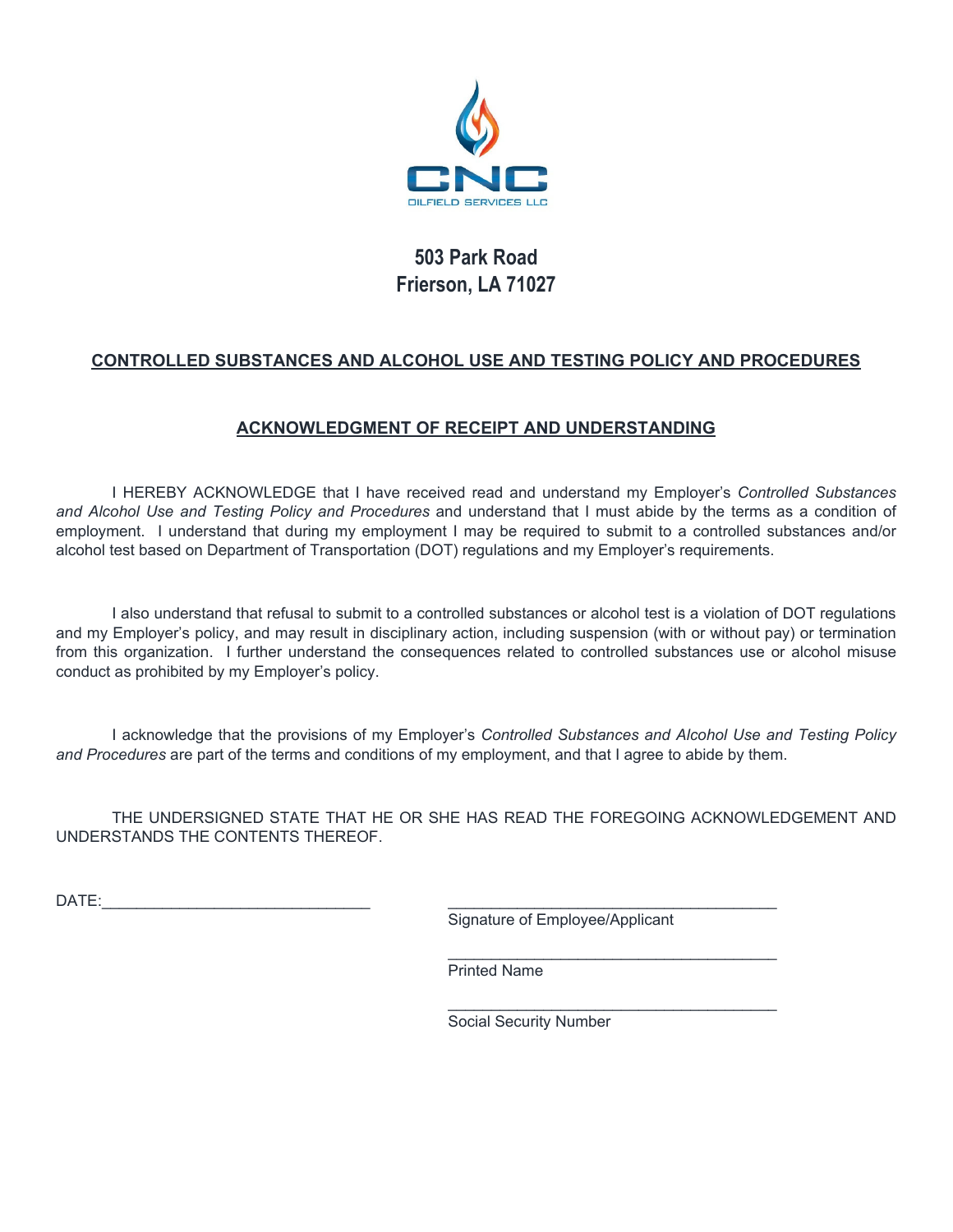# **REQUEST FOR CHECK OF DRIVING RECORDS**

I hereby authorize you to release the following information to CNC Oilfield Services, LLC (*Prospective Employer)* for purposes of investigation as required by Sections 391.23 and 391.25 of the Federal Motor Carrier Safety Regulations. You are released from any and all liability which may result from furnishing such information.

### **Applicants Signature Date**

In accordance with the provisions of Sections 604 and 607 of the Fair Credit Reporting Act, Public Law 91-508, as amended by the Consumer Credit Reporting Act of 1996 (Title II, Subtitle D, Chapter 1 of Public Law 104- 208), I hereby certify the following:

- 1. The consumer (applicant) has authorized in writing the procurement of this report:
- 2. The consumer (applicant) has been informed in a separate written disclosure that a consumer report may be obtained for employment purposes.
- 3. The information requested below will be used for a "permissible purpose" (i.e., information for employment purposes) and will be used for no other purpose.
- 4. The information being obtained will not be used in violation of any federal or state equal opportunity law or regulation; and
- 5. Before taking an adverse action based in whole or in part on the report the consumer (applicant) will receive a copy of the requested report and the summary of consumer rights as provided with the report by the consumer reporting agency.

I also herby certify that this report request and the above applicant's release notice meet the definition of "permissible uses" of state motor vehicle records under the provision of the Drivers Privacy Protection Act of 1994 (Public Law 103-322, Title XXX, Sections 3000002(a)).

Requestors Signature Date

To: CNC Oilfield Services, LLC 503 Park Road Frierson, LA 71027 **Requested by:** Human Resources/Safety

### **DEAR SIR/MADAM:**

 $\Box$  The following named person has made application with our company for the position of In accordance with Section 391.23, Federal Department of Transportation Regulations, please furnish the undersigned with the applicant's driving record for the past three years.  $\Box$  The following named person is employed with our company in the position of  $\Box$  In

accordance with Section 391.25, Federal Department of Transportation Regulations, please furnish the undersigned with the employee's driving record for the past year.

### NAME OF APPLICANT/DRIVER:

| <b>EMPLOYMENT DATES FROM:</b>  | TO:             |  |
|--------------------------------|-----------------|--|
| ADDRESS:                       | CITY/STATE/ZIP: |  |
| DATE OF BIRTH:                 | SSN:            |  |
| <b>DRIVERS LICENSE NUMBER:</b> | STATE ISSUED:   |  |
|                                |                 |  |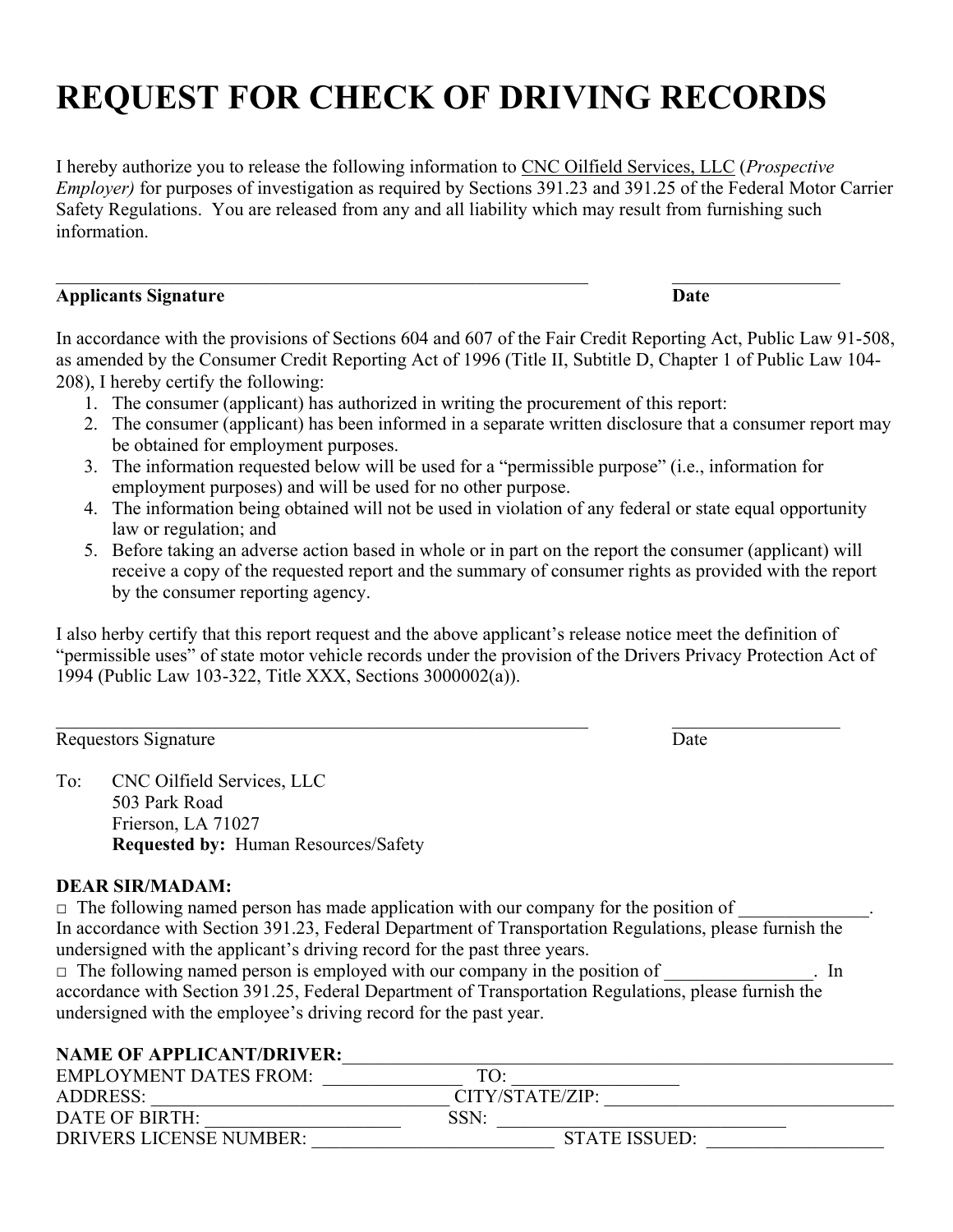### THE BELOW DISCLOSURE AND AUTHORIZATION LANGUAGE IS FOR MANDATORY USE BY ALL ACCOUNT HOLDERS



### **IMPORTANT DISCLOSURE**

### **REGARDING BACKGROUND REPORTS FROM THE PSP Online Service**

In connection with your application for employment with CNC Oilfield Services, LLC ("Prospective Employer"), Prospective Employer, its employees, agents or contractors may obtain one or more reports regarding your driving, and safety inspection history from the Federal Motor Carrier Safety Administration (FMCSA).

When the application for employment is submitted in person, if the Prospective Employer uses any information it obtains from FMCSA in a decision to not hire you or to make any other adverse employment decision regarding you, the Prospective Employer will provide you with a copy of the report upon which its decision was based and a written summary of your rights under the Fair Credit Reporting Act before taking any final adverse action. If any final adverse action is taken against you based upon your driving history or safety report, the Prospective Employer will notify you that the action has been taken and that the action was based in part or in whole on this report.

When the application for employment is submitted by mail, telephone, computer, or other similar means, if the Prospective Employer uses any information it obtains from FMCSA in a decision to not hire you or to make any other adverse employment decision regarding you, the Prospective Employer must provide you within three business days of taking adverse action oral, written or electronic notification: that adverse action has been taken based in whole or in part on information obtained from FMCSA; the name, address, and the toll free telephone number of FMCSA; that the FMCSA did not make the decision to take the adverse action and is unable to provide you the specific reasons why the adverse action was taken; and that you may, upon providing proper identification, request a free copy of the report and may dispute with the FMCSA the accuracy or completeness of any information or report. If you request a copy of a driver record from the Prospective Employer who procured the report, then, within 3 business days of receiving your request, together with proper identification, the Prospective Employer must send or provide to you a copy of your report and a summary of your rights under the Fair Credit Reporting Act.

Neither the Prospective Employer nor the FMCSA contractor supplying the crash and safety information has the capability to correct any safety data that appears to be incorrect. You may challenge the accuracy of the data by submitting a request to https://dataqs.fmcsa.dot.gov. If you challenge crash or inspection information reported by a State, FMCSA cannot change or correct this data. Your request will be forwarded by the DataQs system to the appropriate State for adjudication.

Any crash or inspection in which you were involved will display on your PSP report. Since the PSP report does not report, or assign, or imply fault, it will include all Commercial Motor Vehicle (CMV) crashes where you were a driver or co-driver and where those crashes were reported to FMCSA, regardless of fault. Similarly, all inspections, with or without violations, appear on the PSP report. State citations associated with Federal Motor Carrier Safety Regulations (FMCSR) violations that have been adjudicated by a court of law will also appear, and remain, on a PSP report.

The Prospective Employer cannot obtain background reports from FMCSA without your authorization.